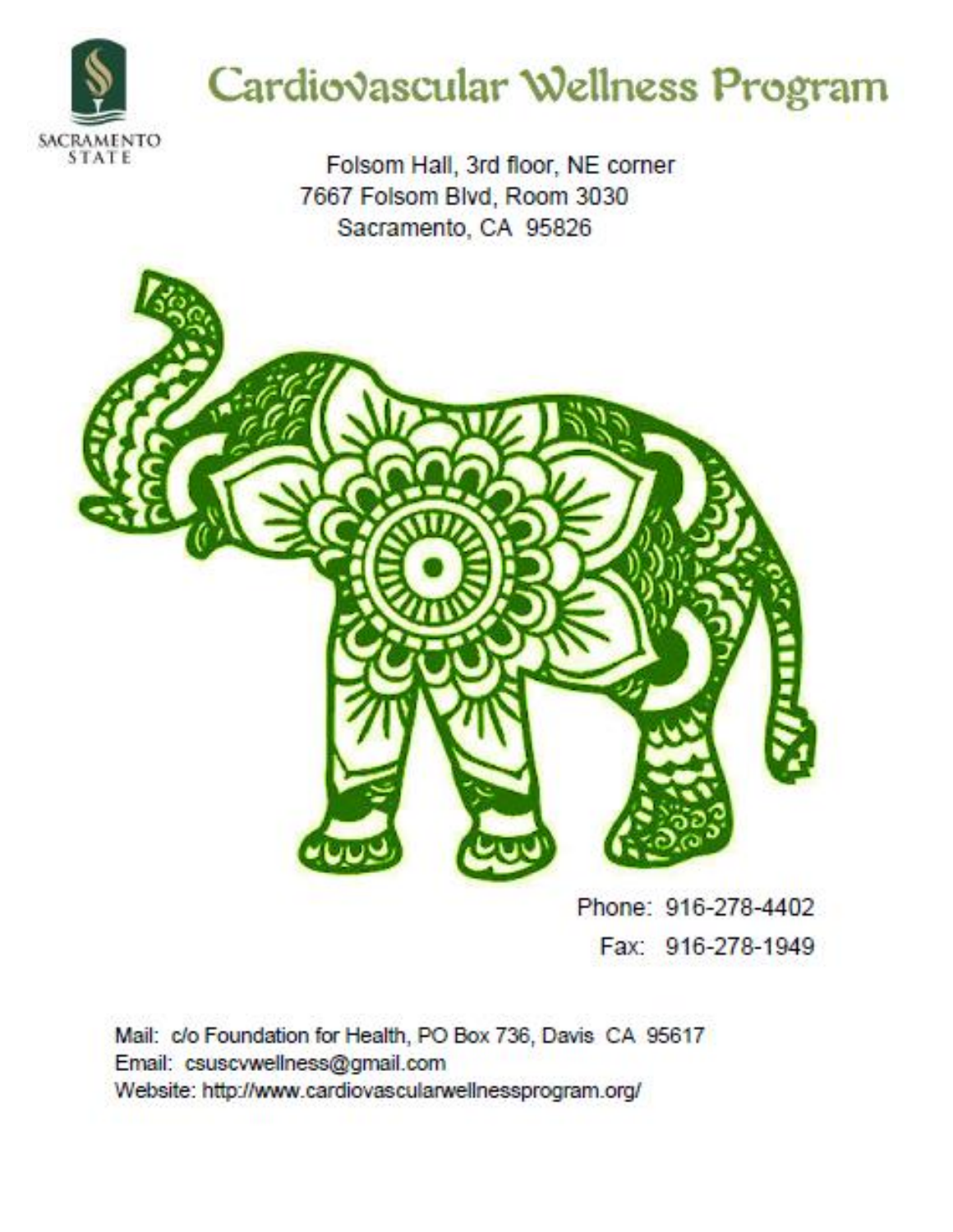



Welcome! Thank you so much for joining us in the CSUS Cardiovascular Wellness Program. The purpose of this handbook is to clarify for you the program services and goals. We hope you give us feedback as to how these services are meeting your personal goals.

The primary aim of the program is to provide a multitude of activities that foster wellness in general, with a particular focus on cardiovascular health. Program participants have either a primary or a secondary prevention goal for heart disease. We strive to instill positive lifestyle habits in three primary areas: exercise, nutrition, and stress management.

Historical information about the program as well as the program's mission statement are included at the end of this handbook.

#### **ENTRANCE REQUIREMENTS**

The lectures and demonstrations in the educational component of the program are open to anyone interested. Participation in the exercise sessions, however, requires medical clearance and confirmation that your risk stratification level is either Class A (apparently healthy individuals, no prior cardiac events) or Class B (well recovered from any cardiac events and medically stable).

#### **EXERCISE TRAINING**

In general, participants are directed to develop consistent exercise training habits, with a routine that includes a balance of cardiovascular (walking, biking, etc), strength, flexibility, and balance activities. These are all important aspects of physical fitness that continue to be important throughout life.

**Cardiovascular Training**: The program goal is 30-60 minutes of sustained, large muscle group activity 3-5 times each week. We offer exercise sessions 3 days each week, so some activity outside of our schedule is desirable. Walking, cycling, rowing, stepping, using the elliptical cross-trainer—these are all excellent cardiovascular training activities. During our supervised training sessions, we monitor your heart rate. Be aware of what your resting heart rate is each day and how much it increases with activity. We like to check your blood pressure before you start, at least one time while exercising, and again before you leave, to assure you have appropriate responses. Volunteer staff and students take these vital signs. Taking all these measurements is not a requirement—they just serve as useful feedback to let you know how your exercise is going. They are also a good training activity for our student staff.

If you are just starting an exercise program, keep in mind that building slowly to 30-60 minutes is your goal. A beginning exerciser should start with 10-15 minutes of cardiovascular activity and progress by adding 5-6 minutes each week, spending at least three weeks building to 30 minutes of continuous exercise.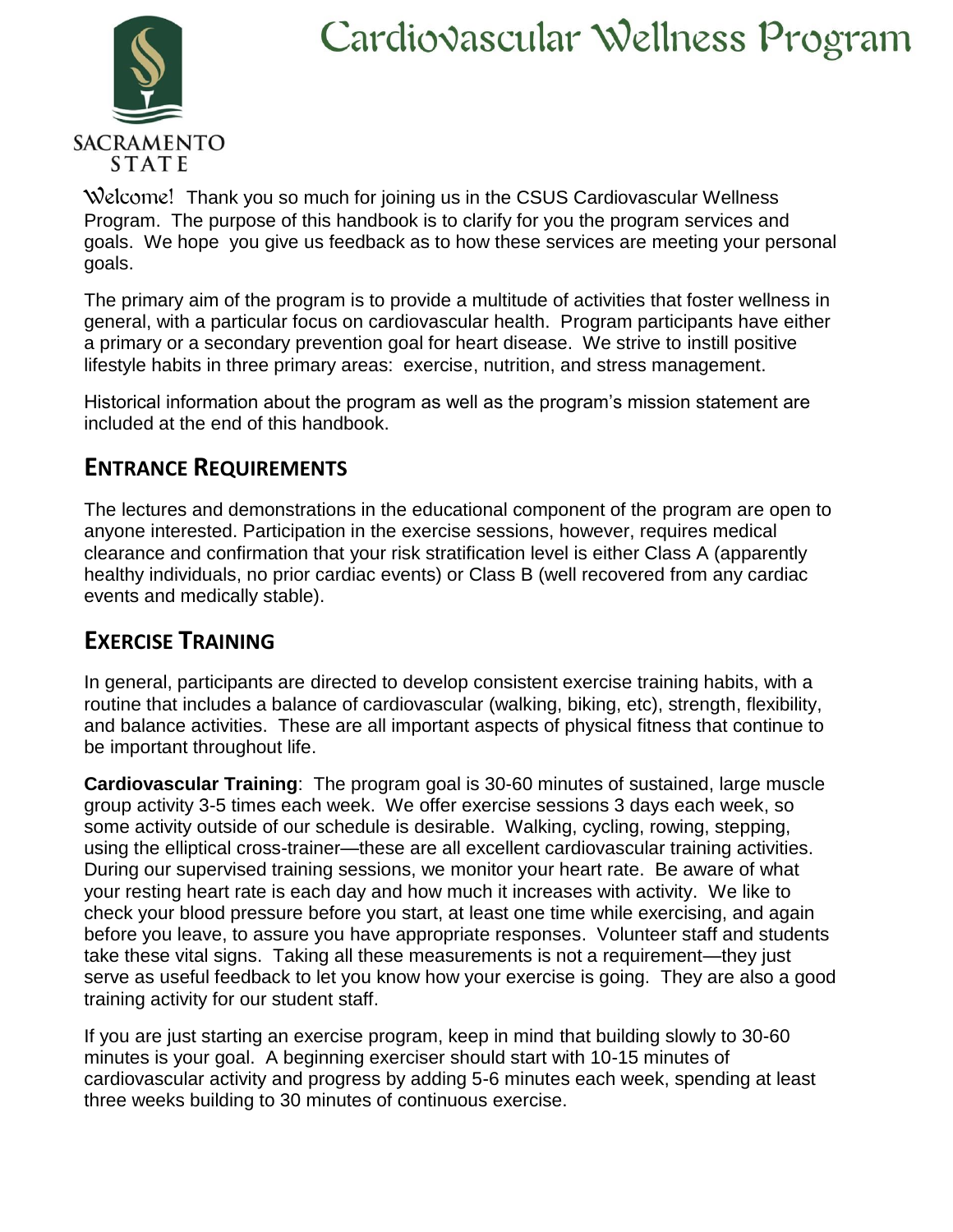**Strength Training**. Doing resistance training at least two times each week is important. Focusing on strength and endurance of specific muscles or muscles groups is helpful to ensure good tolerance of cardiovascular activities as well as help you maintain good function throughout life. A routine of 6-10 exercises focusing on upper body and abdominal toning is recommended. Student interns lead resistance training activities each exercise session for those interested in doing these activities in a group setting.

**Flexibility Training**. Stretching, done in both dynamic and static fashions, is helpful as people continue to be active. Group sessions for stretching are offered during exercise sessions and individual routines can be worked out for those not wanting to join the group. Stretching can be done on a daily basis and is hopefully done at least the 3-5 days/week when you are also doing cardiovascular activity.

**Balance Training**. The group stretch done each session as well as the T'ai chi sessions offered are both excellent ways for individuals to get some balance training. Individual routines can be worked out for those not wanting to join the group activities. Balance training can be done on a daily basis or at least the 3-5 days/week when you are also doing cardiovascular activity.

**GENERAL COMMENT ABOUT EXERCISE TRAINING.** To summarize the exercise training goals: 30-60 minutes cardiovascular activity 3-5 days/week, with strength, flexibility, and balance training activities also included in your program. The Wellness Program helps you to individually determine what is the best routine for you. You are also encouraged to discuss with the program staff any problems you are having with your routine. In terms of health and wellness, devoting time to an exercise routine is the most important thing you can do for yourself.





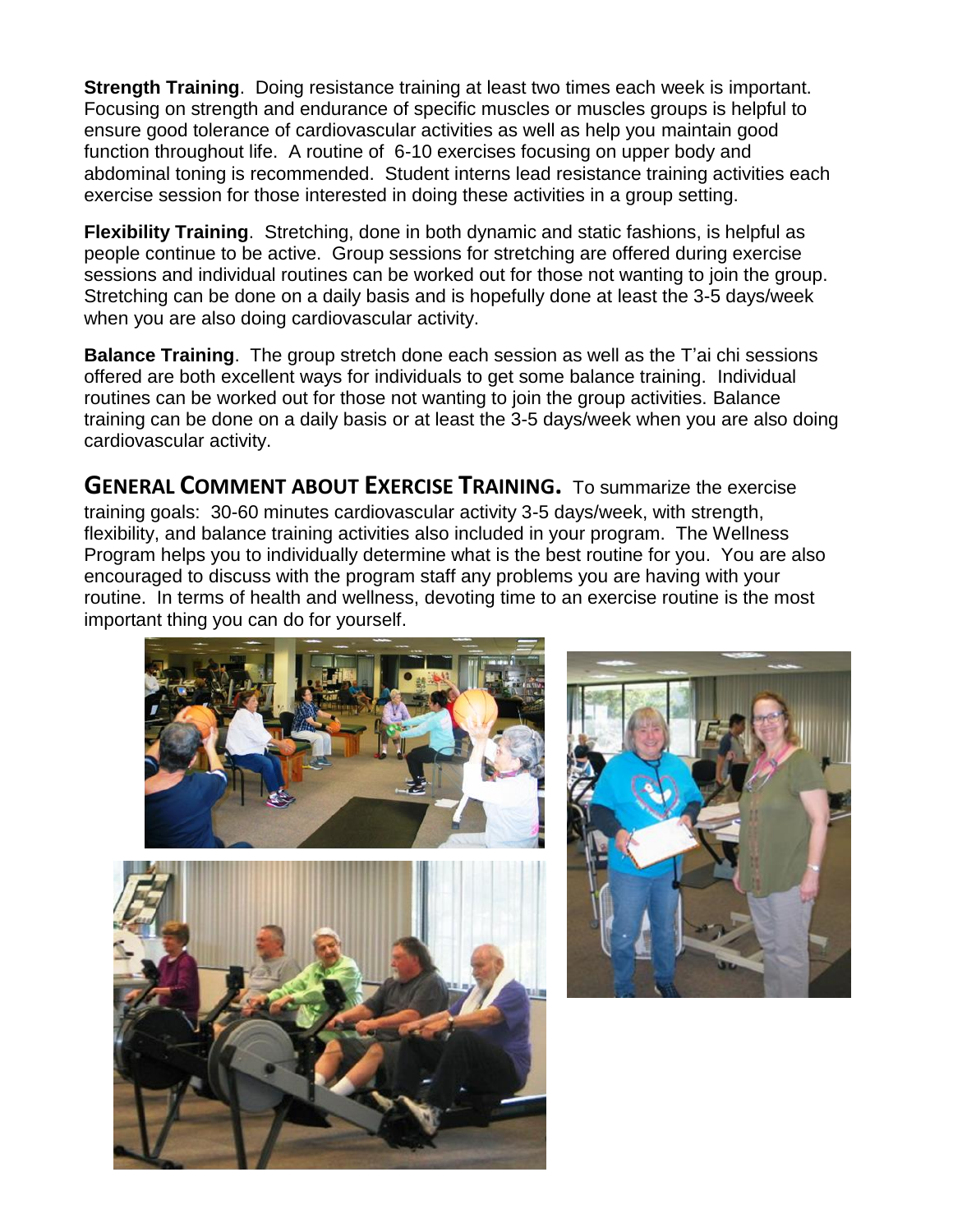**NUTRITION HABITS.** Your nutrition habits also have a big place in optimizing your health. The Wellness Program promotes a heart-healthy, plant-based diet. We present concepts regarding a whole foods, plant-based diet as part of our educational program, and these concepts are reinforced monthly with community potlucks, and cooking classes and demonstrations.

#### **Dietary Recommendations**

The Wellness Program is continuing to have as goals the guidelines that initiated with the UCDMC Reversal Program. The main elements of the diet are :

- 1. Mainly a plant-based diet that can include non-fat dairy and egg whites.
- 2. Total calories consumed to achieve an appropriate body weight.

3. Total fat in the diet lower than AHA recommendations, with saturated fats extremely limited.

- 4. Focus on high dietary fiber (as per Food and Nutrition Board recommendations).
- 5. Omega 3 and 6 fatty acids should be included as part of the daily fat allowance.
- 6. Low sodium content highly recommended.

For reversing heart disease, we recommend that carbohydrates, proteins and fat be consumed in the following proportions (Note: these proportions are somewhat different from those recommended by the American Heart Association and the Institutes of Medicine in the Unites States.)

| Proportions of calories derived from carbohydrates, proteins and fat per day |                             |  |
|------------------------------------------------------------------------------|-----------------------------|--|
| Carbohydrates                                                                | $50 - 70%$                  |  |
| Protein                                                                      | 15-25%                      |  |
| Fat                                                                          | Less than 12 %              |  |
| Saturated fat                                                                | 3%                          |  |
| Cholesterol                                                                  | 20 mg/day                   |  |
| Other diet features                                                          | non-fat dairy is acceptable |  |
|                                                                              | $<$ 1,500 mg sodium         |  |
|                                                                              | 25 grams fiber for women    |  |
|                                                                              | 38 grams fiber for men      |  |

Reversal Program/Wellness Program Dietary Recommendations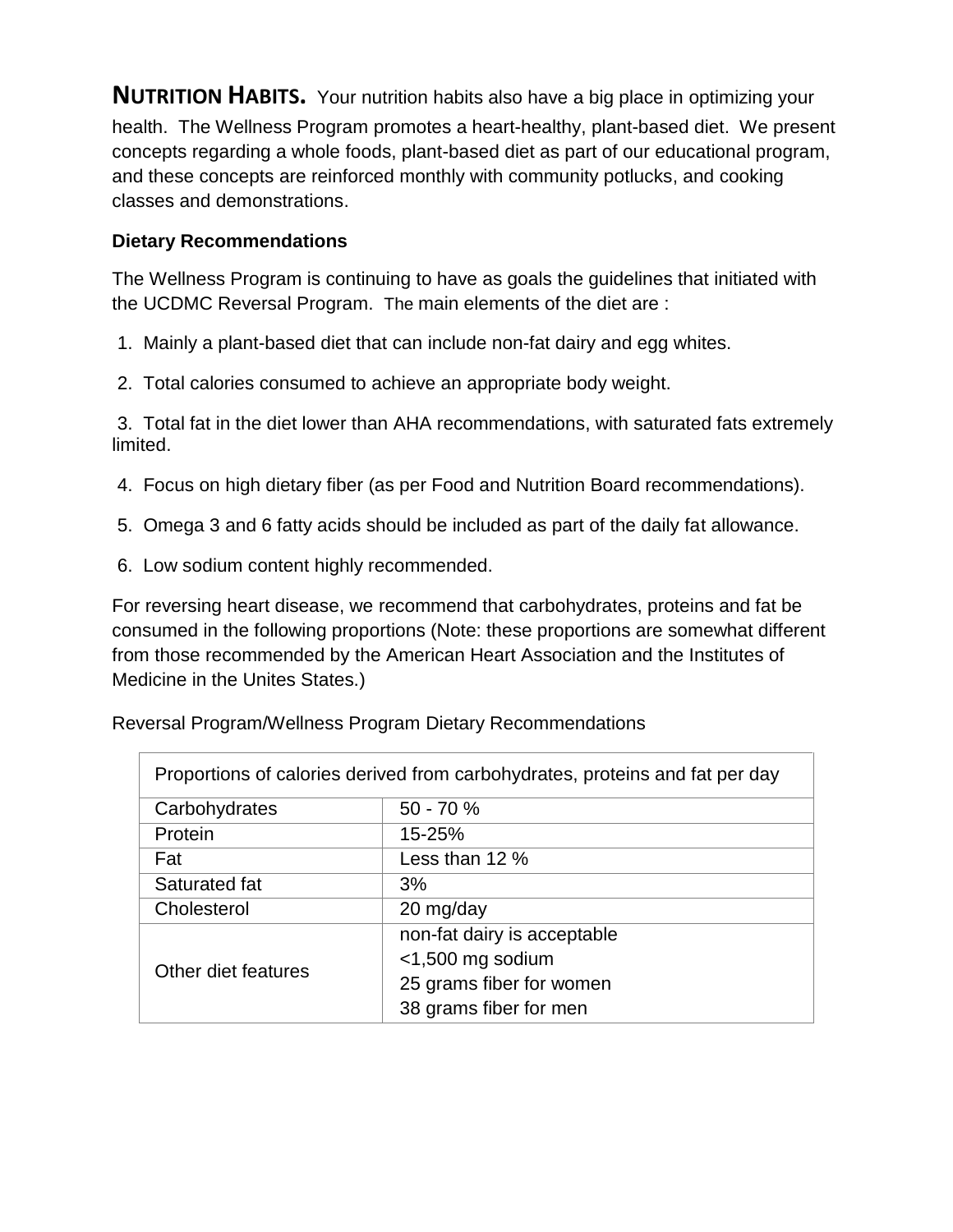# **STRESS MANAGEMENT HABITS**

Your stress management habits also have a big place in optimizing your health. The Wellness Program encourages mindfulness and tries to provide a selection of activities that foster the concept of mindful relaxation. Guest presenters come in at least monthly to lead either cardiac yoga or another guided mindset activity. The group stretch and T'ai Chi might also serve this role for some individuals. This is an aspect of the program that we hope to further develop.

## **SENSE OF COMMUNITY**

As a program participant, you are expected to develop your own individual goals for each of our program components: exercise, nutrition, and stress management. All of you working together on similar goals have learned that we have an incredible community spirit in our program and this important social aspect has now also become one of our more important goals—working on individual goals together. This sense of community has come to include not only the program participants but many of the students and the volunteer staff as well.

### **CWP MISSION STATEMENT**

The goal of the Cardiovascular Wellness Program is to provide an affordable comprehensive exercise and education program for individuals seeking to improve their cardiovascular health.

 Through student and faculty involvement from multiple campus disciplines, educational opportunities abound to develop preventive habits to optimize cardiovascular health. Both the program participants and the program staff and volunteers benefit from this preventive education.

 This education consists of exercise training, nutrition, and stress management activities. A sense of community pervades and common goals foster community spirit.

 The Program draws its participants from throughout the Sacramento region and goals include offering the program to all interested. We seek community partnerships to expand the model. The program does not seek to compete with existing healthcare agencies but rather to fill a void in the care of the individuals described above when their access to such services is limited.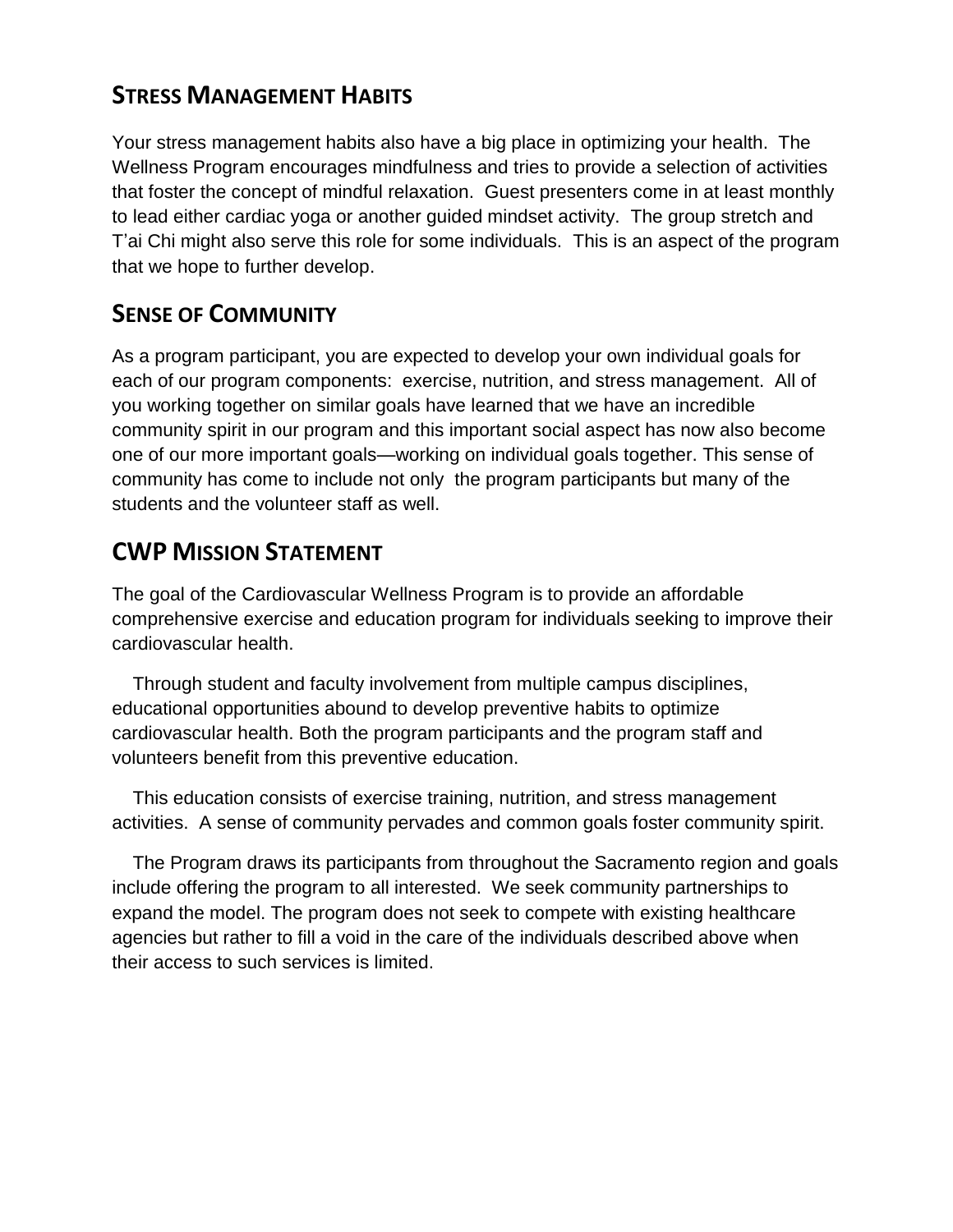## **HISTORICAL INFORMATION ABOUT NUTRITION GOALS**

The Wellness Program bases its nutrition goals on patterns learned from prior programs. For a period of nearly 20 years, we provided a program of comprehensive care at the UC Davis Medical Center which included a vegetarian diet. This diet was adapted from the pioneering work in this field initiated by Dr. Dean Ornish at UCSF, who showed that a vegetarian diet that was low in fat was capable of promoting the reversal of atherosclerosis in the coronary arteries. Atherosclerosis is the term that is used commonly to describe the disease that affects the arteries that carry blood to the heart muscle. This disease eventually leads to blockages in these arteries leading to heart attacks.

All the patients admitted to the Med Center program had either atherosclerosis of the coronary arteries or had recovered from a recent heart attack. The patients were enrolled in small groups of  $6 - 8$  and were managed by a team composed of cardiologists, nurses, registered dietitians, an exercise physiologist and a clinical psychologist. A spouse or a support person was encouraged to participate in the program.

These patients were tracked for a period of 10 years with evaluation of their main heartrelated events. Two categories of events were stipulated: 1) "hard" events which consisted of cardiovascular deaths, fatal and non-fatal strokes and heart attacks 2) admission to hospital for placement of a stent in the coronary artery or for coronary artery bypass surgery (CABG).

A total of 137 patients (105 men, 32 women; average age 61 years) enrolled in the program during the period from May 1992 to May 2002. 77 patients completed the two years and 60 dropped out at various times during the two-year period (average participation: 8.1 months). Patients who followed a vegetarian diet and attended 60% of all the sessions relating to other aspects of the program were deemed to have completed the program.

Those who completed the program showed several changes which could be viewed as related to the diet. The estimated energy consumption increased from  $1620 \pm 43$  to 1724  $\pm$  51 kilocalories/day over the two years. Despite this increase in food intake there was a decrease in weight from  $80.3 \pm 1.8$  to  $76.8 \pm 1.9$  kg and daily intakes of total and saturated fat and cholesterol declined. Over 24-months, the serum cholesterol and LDL cholesterol concentrations were reduced significantly. Serum HDL cholesterol and triglyceride concentrations were unchanged. Of these patients 41% required medications for lowering serum lipids and the majority were already on lipid-lowering therapy at the time of entry.

Treadmill exercise times, oxygen consumption, peak ventilation and the highest heart rate attained during the exercise test increased significantly. Three patients reported angina during the initial exercise test and none after completion of the two years.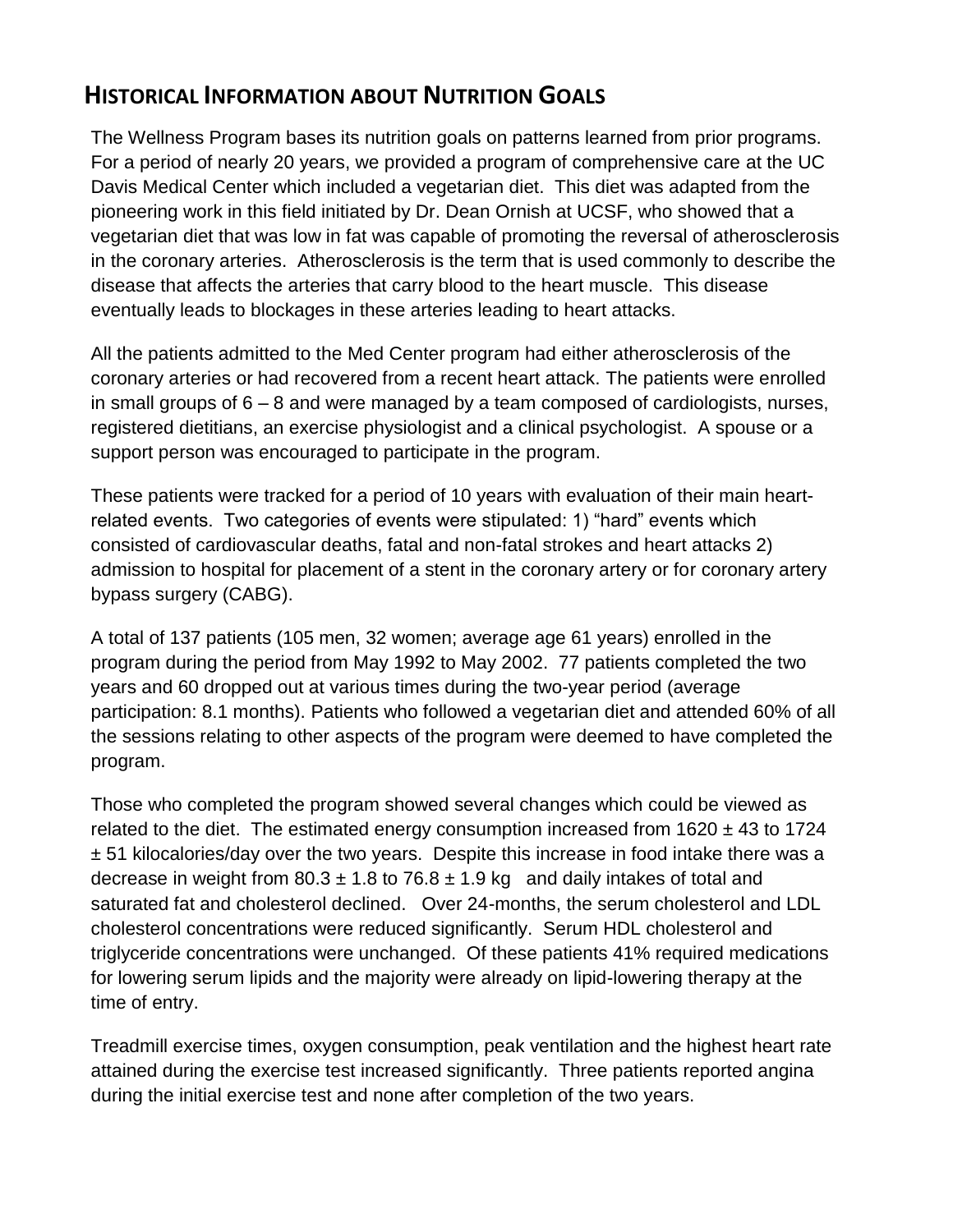The dietary changes resulting from participating in the program are summarized in the table below:

|                              | <b>Start</b>   | End of 2 years |
|------------------------------|----------------|----------------|
| Total calorie intake/day     | $1627 + 43$    | $1725 + 51$    |
| % Fat Calorie intake/day     | $18.3 \pm 1.0$ | $8.0 \pm 0.3$  |
| Fat intake (g/day)           | $34.2 \pm 2.5$ | $15.7 \pm 0.7$ |
| Saturated Fat intake (g/day) | $10.2 \pm 1.2$ | $3.8 \pm 0.3$  |
| Cholesterol intake (mg/day)  | $120 \pm 14$   | ± 2.0<br>16 -  |

It should be noted that fat and cholesterol intakes in this diet is significantly lower than that recommended by the American Heart Association.

Eight cardiac events (MI, cardiovascular deaths) were identified in the 134 subjects over a 120-month period. One event (a fatal MI) occurred in the group of 77 patients who completed the two-year program. Seven events were identified in the 57 patients who dropped out of the program (3 cardiac deaths, 1 non-fatal MI, 1 fatal stroke, 2 non-fatal strokes). Five patients (6.5%) in the group, who completed the program, had myocardial revascularization procedures (2 -CABG, 3 - PCI). In those who did not complete the program, 2 patients underwent CABG (3.5%).

This study highlighted two unique aspects of the care received by these patients. The first was the extended period of follow up. It appears that participation in the program for two years had a lasting effect on long-term outcomes possibly due to consolidation of lifestyle changes. The second was the frequency of use and dosage of statins. Less than half the patients required lipid-lowering drugs to achieve target LDL levels and in those who did, the average dose was considerably lower than that advocated in recent clinical trials.

This low event rate in patients who participated in a comprehensive lifestyle modification has been shown to be associated with both a reduction in the progression of and actual regression of arterial disease. It is generally recognized that in patients with advanced disease the arteries tend to get calcified. Recent studies have shown that even this form of the disease (i.e. calcified arteries) could be reversed by a comprehensive program care as discussed above. These results were published in 2006 (Clinical Cardiology, 29, 317- 321, 2006).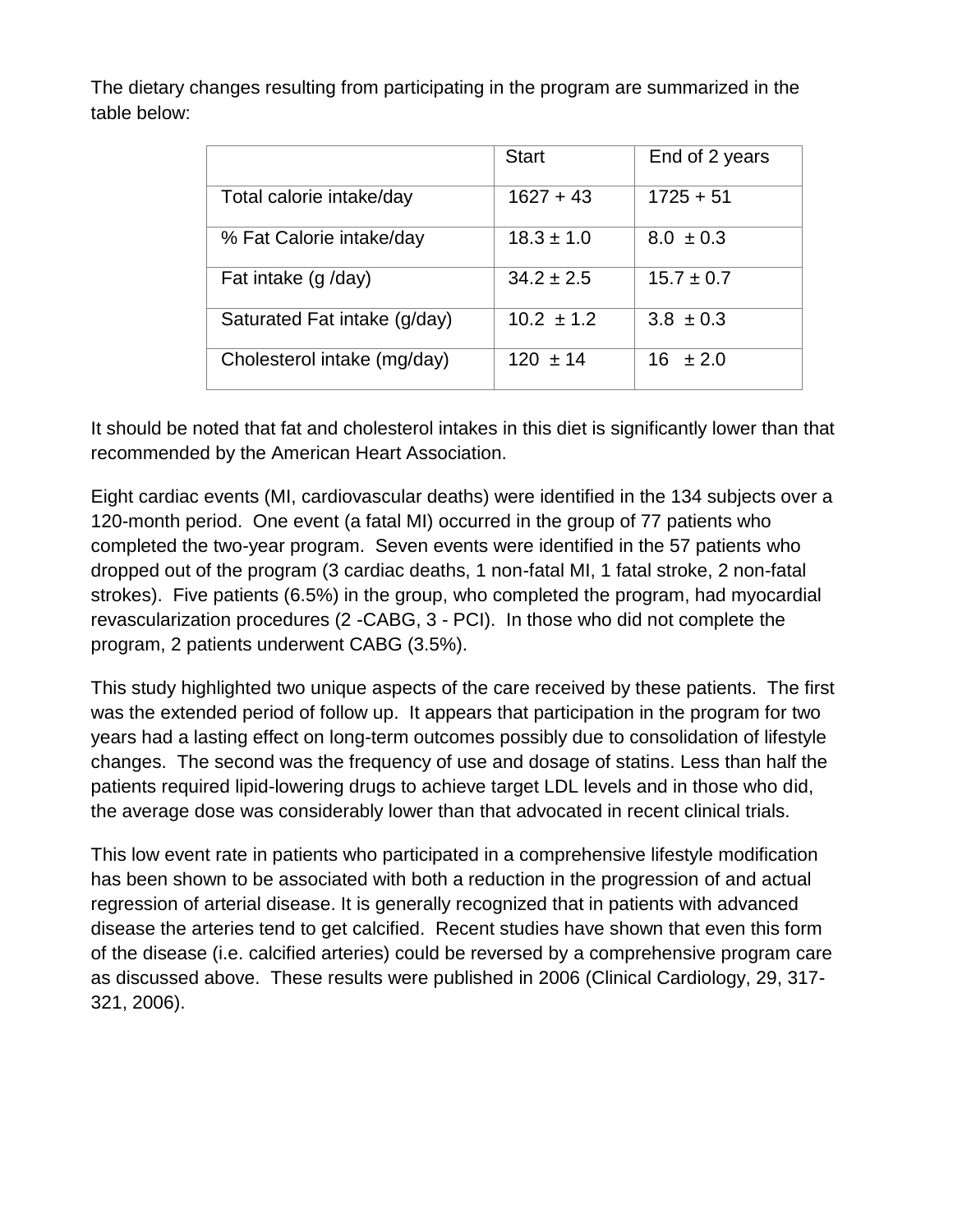# **CSUS PROGRAM EVOLUTION**



The CSUS Cardiovascular Wellness Program started in the fall of 2013 with a cohort of a dozen UCDMC cardiac rehabilitation maintenance program participants. Dr. Tissa Kappagoda attended regularly and exercise sessions were supervised by Linda Paumer and Mary Sheikh, both retired from UCDMC cardiovascular medicine programs. Nursing supervision was provided by Joyce Mikal-Flynn from the CSUS nursing school. Three students also participated, all graduate students, one in family studies and two exercise science majors

#### **Staffing**

The program is staffed almost entirely by volunteers. Academic units have been provided by both the College of Health & Human Services (HHS) and the College of Social Sciences and Independent Studies (SSIS) which went initially to nursing and now are being devoted to the program coordinator and an ID201 course. Community nurses now provide that supervision and a UCDHS physician, Radhika Bukkapatnam, volunteers as medical director.

#### **Educational Program**

The first semester educational classes were offered once/week and were conducted mostly by Dr. Kappagoda and Linda Paumer with occasional guest presentations from former UCDMC colleagues—nurses, dietititians, and psychologists. As the program developed, the educational offerings expanded and classes are now held three days per week following exercise sessions. The schedule includes core lectures from Dr. Kappagoda's curriculum, taught by Linda



Jeff Southard, MD, speaking to group, Nov 2017